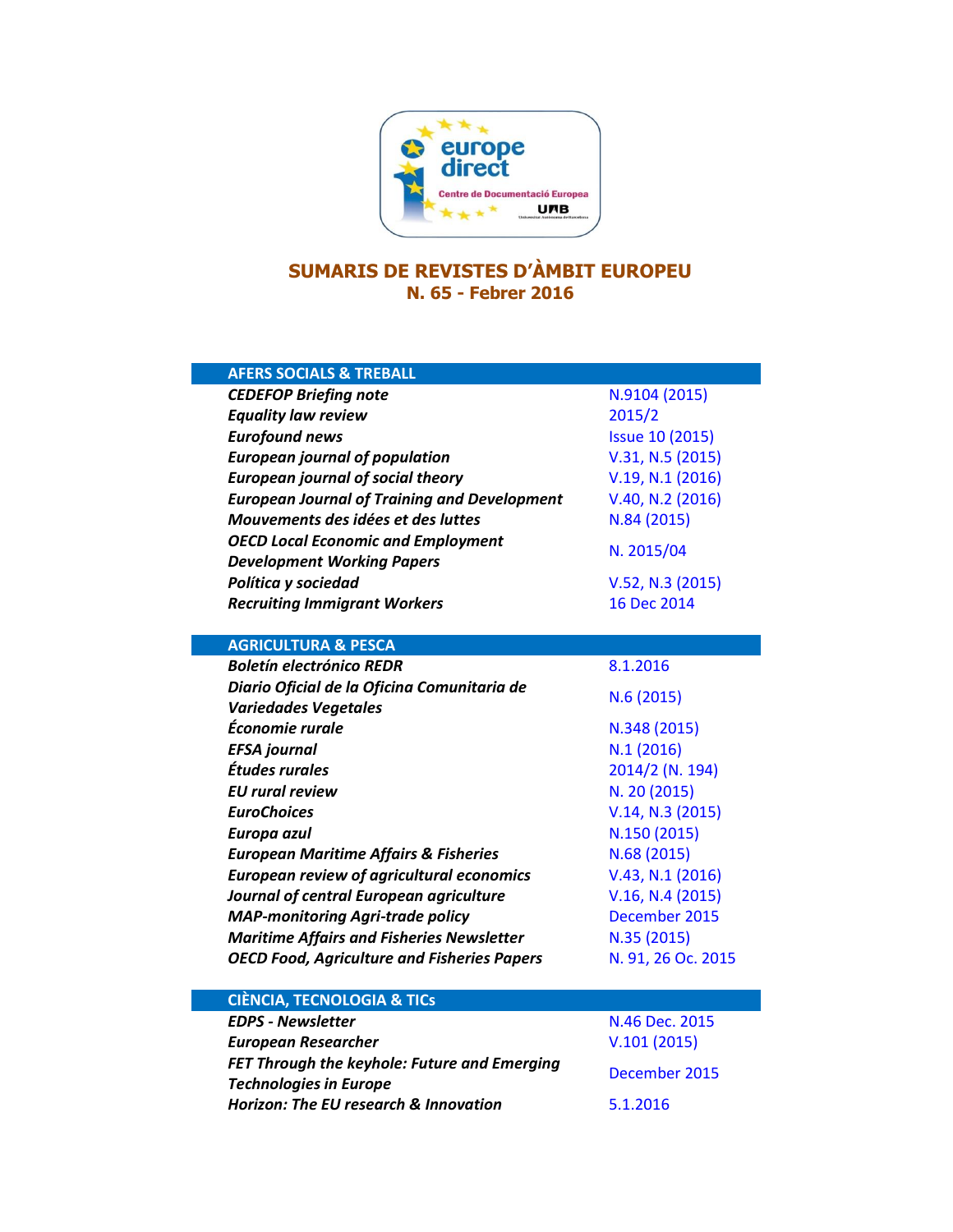| <b>Magazine</b>                                  |                  |
|--------------------------------------------------|------------------|
| <b>Ideas: newsletter of the ERC</b>              | N.4 Dec. 2015    |
| International research update                    | N.62 (2015)      |
| <b>JRC Newsletter</b>                            | January 2016     |
| <b>Official journal / European Patent Office</b> | N. 12, Dec. 2015 |
| Research*eu results magazine                     | N.48 Jan. 2016   |

## **COOPERACIÓ & AJUDA HUMANITÀRIA**

| <b>Cooperation and conflict</b>              | V.51, N.1 (2016)     |
|----------------------------------------------|----------------------|
| <b>Development and change</b>                | V.47, Issue 1 (2016) |
| Development policy review                    | V.34, Issue 1 (2016) |
| <b>ECHO Daily Flash</b>                      | <b>Diari</b>         |
| <b>European Asylum Support Office</b>        | November 2015        |
| <b>Finance &amp; Development</b>             | V.52, N.4 (2015)     |
| <b>Human Development Report</b>              | 2015                 |
| Journal of development economics             | V.119(2016)          |
| Journal of international development         | V.28, N.1 (2016)     |
| Mondes en développement                      | N.172 (2015)         |
| <b>OECD Development Co-operation WP</b>      | N. 25, 14. Oct. 2015 |
| <b>Oxford development studies</b>            | V.44, N.1 (2016)     |
| <b>Revue Tiers Monde</b>                     | N.224 (2015)         |
| The European journal of development research | V.28, N.1 (2016)     |
| <b>World Development</b>                     | V.80(2016)           |

| <b>ECONOMIA, FINANCES, FISCALITAT &amp; COMERÇ INTERNACIONAL</b> |                  |
|------------------------------------------------------------------|------------------|
| Alternativas económicas                                          | N.32 (2015)      |
| <b>Boletín económico del BCE</b>                                 | N.8 (2015)       |
| <b>Eastern European Economics</b>                                | V.53, N.6 (2015) |
| <b>ECB - Research bulletin</b>                                   | N. 23 (2016)     |
| <b>ECB</b> – Statistics paper series                             | N.12 (2015)      |
| <b>ECB Working paper</b>                                         | N.1878 (2016)    |
| <b>ECFIN E-news</b>                                              | N.130 (2016)     |
| Economía exterior                                                | N. 75 (2016)     |
| EIB's e-newsletter                                               | December 2015    |
| <b>EU Trade news</b>                                             | 14.1.2016        |
| European business cycle indicators                               | 4th quarter 2015 |
| <b>European economy. Discussion papers</b>                       | N.23 (2015)      |
| <b>European economy. Institutional Papers</b>                    | N.17 (2016)      |
| <b>European journal of law and economics</b>                     | V.41, N.1 (2016) |
| <b>Eurostat review on national accounts and</b>                  | 2/2015           |
| macroeconomic indicators                                         |                  |
| <b>Eurostatistics</b>                                            | 1-2016           |
| Géoéconomie                                                      | N.77 (2015)      |
| <b>Global Trade and Customs Journal</b>                          | V.11, N.1 (2016) |
| <b>Harmonised indices of consumer prices</b>                     | November 2015    |
| <b>INTA newsletter of the EP Committee on</b>                    | N.62 (2016)      |
| <b>International Trade</b>                                       |                  |
| Journal - Tribunal de Cuentas Europeo                            | N.1(2016)        |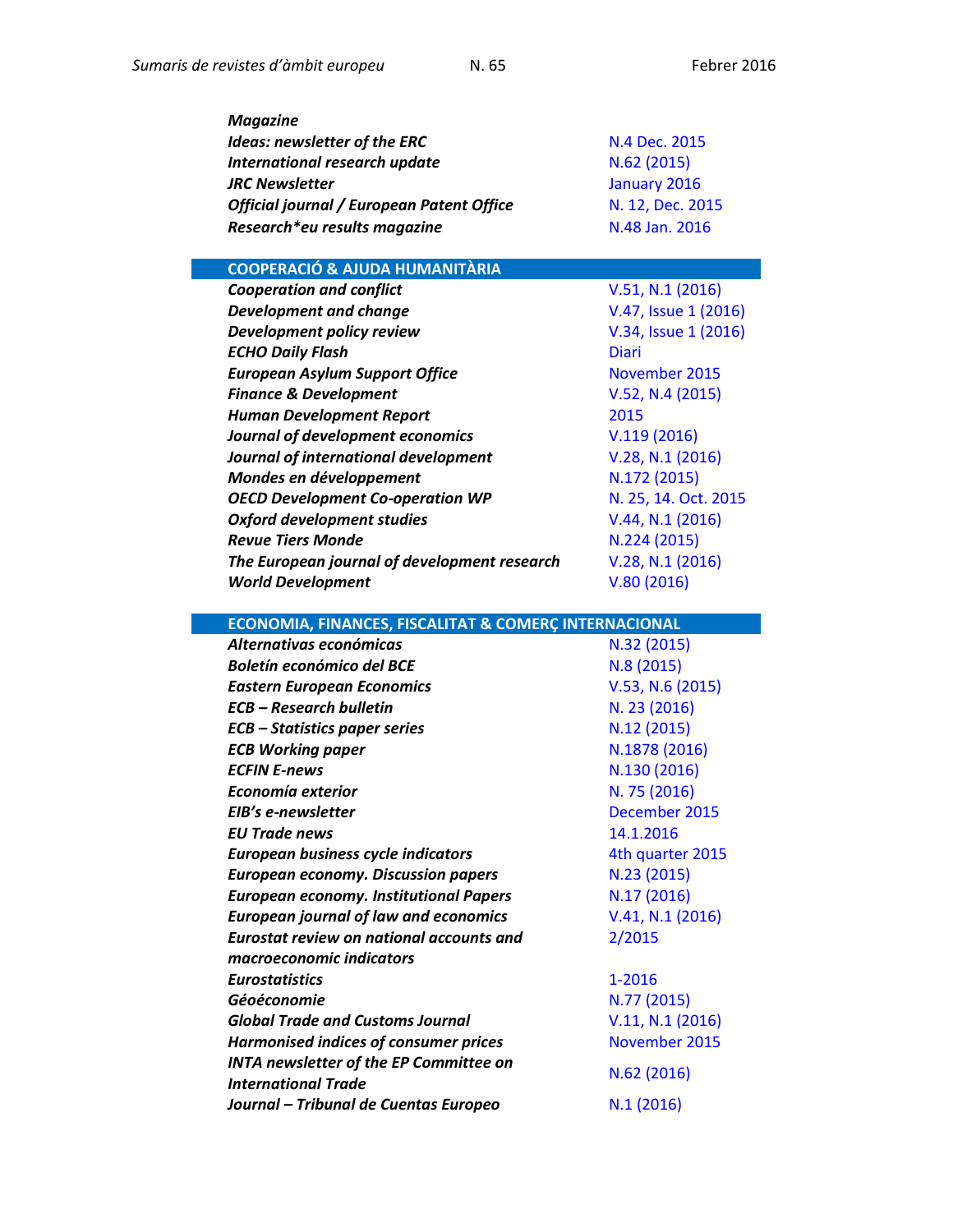| <b>Journal of the European Economic Association</b> | V.14, N.1 (2016)   |
|-----------------------------------------------------|--------------------|
| <b>OECD Economics Department Working Paper</b>      | N. 14 (Dec. 2015)  |
| <b>OECD Taxation Working Papers</b>                 | N. 23, 1 May 2015  |
| <b>OECD Trade Policy Papers</b>                     | N. 186, 2 Dec 2015 |
| <b>OECD Working Papers on Finance, Insurance</b>    | N. 40, 19.1.2016   |
| and Private Pensions                                |                    |
| Presupuesto y gasto público                         | N.80 (2015)        |
| Quarterly report on price and cost                  | 3rd. quarter 2015  |
| competitiveness                                     |                    |
| Quarterly report on the euro area                   | V.14, N.4 (2015)   |
| <b>Taxation and customs union</b>                   | 19.1.2016          |
| <b>Taxation papers</b>                              | N.60 (2015)        |
| Tribunal de Cuentas Europeo. Informes y             | Informe especial   |
| dictámenes                                          | 20/2015            |

## **EDUCACIÓ, AUDIOVISUALS, CULTURA & JOVENTUT**

| <b>CEDEFOP Briefing notes</b>                                                    | N. 9104 (2015)   |
|----------------------------------------------------------------------------------|------------------|
| <b>CEDEFOP Information series</b>                                                | N.4142 (2016)    |
| <b>CEDEFOP Research papers</b>                                                   | N.51 (2015)      |
| <b>Education &amp; Culture: e-newsletter</b>                                     | December 2015    |
| Education et sociétés                                                            | N.36 (2015)      |
| <b>European Journal of Cultural Studies</b>                                      | V.19 N.1 (2016)  |
| <b>European journal of special needs education</b>                               | V.31, N.1 (2016) |
| <b>European language gazette, The</b>                                            | N.29 (2015)      |
| Eu-Topías: revista de interculturalidad,<br>comunicación y estudios europeos     | V.10(2015)       |
| eZine (ECF)                                                                      | January 2016     |
| <b>IRIS: Legal Observations of the Europan</b><br><b>Audiovisual Observatory</b> | 2016-1           |

## **EMPRESA**

| <b>Accounting in Europe</b>                                                        | V.12, N.2, 2015       |
|------------------------------------------------------------------------------------|-----------------------|
| <b>Alicante news</b>                                                               | December 2015         |
| e-Competitions: antitrust case laws e-Bulletin                                     | January 2016          |
| European business cycle indicators                                                 | N.4 quarter 2015      |
| <b>European company law</b>                                                        | V.13/1(2016)          |
| <b>European patent bulletin</b>                                                    | N.1603                |
| <b>ITRE Newsletter</b>                                                             | <b>Issue 1 (2016)</b> |
| <b>OECD Corporate Governance Working Papers</b>                                    | N. 18, 1 Sep 2015     |
| Official journal - European Patent Office                                          | N. 12, Dec. 2015      |
| <b>Office for Harmonization in the Internal</b><br><b>Market: Official journal</b> | January 2016          |
| Revista de responsabilidad social de la<br>empresa                                 | N.21 (2015)           |
| The European business review                                                       | Jan./Feb. 2016        |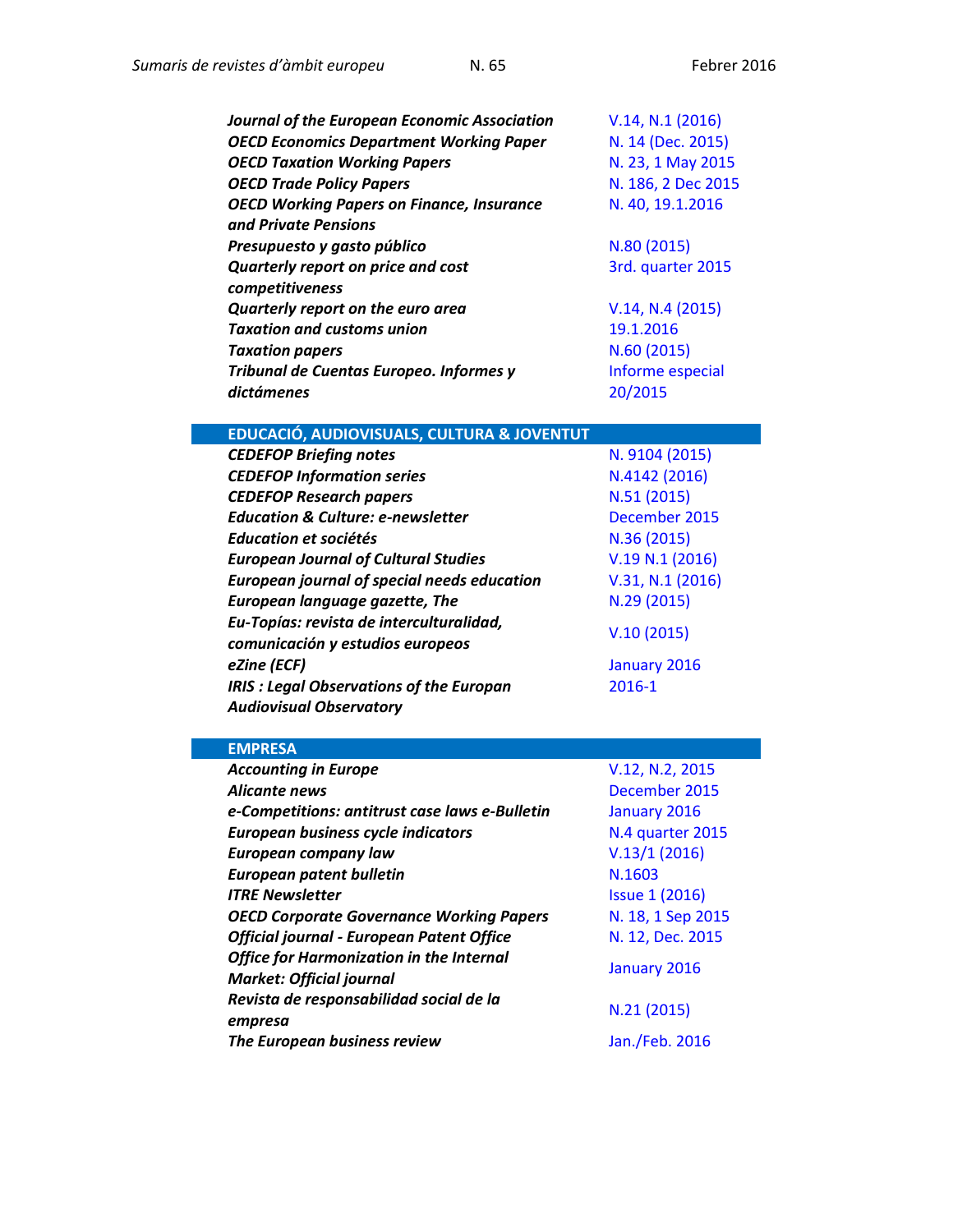| <b>INTEGRACIÓ EUROPEA</b>                                        |                                    |
|------------------------------------------------------------------|------------------------------------|
| <b>CES Working Papers</b>                                        | <b>Issue 4 (2015)</b>              |
| <b>Comparative European politics</b>                             | V.14, N.2 (2016)                   |
| Confrontations Europe, La revue                                  | N.111 (2015)                       |
| Cuadernos de gobierno y administración                           |                                    |
| pública                                                          | V.2, N.2 (2015)                    |
| <b>El Nuevo federalista</b>                                      | <b>Enero 2016</b>                  |
| <b>EUI Working Papers RSCAS</b>                                  | N.6(2016)                          |
| Eurobarometer                                                    | N.84 (2015)                        |
| European studies newsletter                                      | January 2016                       |
| Journal of contemporary European research                        | V.11, N.4 (2015)                   |
| <b>Journal of European Public Policy</b>                         | V.23, Issue 2 (2016)               |
| Legal issues of economic integration                             | V.43/1(2016)                       |
| Política y sociedad                                              | V.52, N.3 (2015)                   |
| <b>Politico</b>                                                  | N.4 (3 Feb. 2016)                  |
| Politique étrangère                                              | <b>N.4 Winter 2015</b>             |
| <b>Review of European Studies</b>                                | V.8, N.1 (2016)                    |
| Revue du marché commun et de l'Union                             |                                    |
| européenne                                                       | N.594 (2016)                       |
| <b>Romanian journal of European affairs</b>                      | V.15(4) 2015                       |
| RUE. revista universitaria europea                               | N.24 (2016)                        |
|                                                                  |                                    |
| <b>The Parliament Magazine</b>                                   | Iss. 426 (2016)                    |
|                                                                  |                                    |
| <b>JUSTÍCIA &amp; DRET COMUNITARI</b>                            |                                    |
| Civitas. Revista española de derecho europeo                     | N.56 (2015)                        |
| <b>Eurojust news</b>                                             | N.14 Jan. 2016                     |
| <b>European Institute for Gender Equality</b>                    | N.16 (2016)                        |
| <b>Newsletter EIGE</b>                                           |                                    |
| European journal of crime, criminal law and                      | V.23, N.4 (2015)                   |
| criminal justice                                                 |                                    |
| <b>European journal of legal studies</b>                         | V.8, N.2 (2015)                    |
| <b>European law review</b>                                       | N.6 (2015)                         |
| InDret: revista para el análisis del derecho                     | N.1(2016)                          |
| <b>JURI report</b>                                               | <b>Issue 18 Jan. 2016</b>          |
| La Ley Unión Europea                                             | N.33 (2016)                        |
| <b>Maastricht journal of European and</b>                        | V.22, N.4 (2015)                   |
| comparative law                                                  |                                    |
| Revista de derecho comunitario europeo                           | N.52 (2015)                        |
| Revista general de derecho europeo                               | <b>N.38 Enero 2016</b>             |
| Revue européenne des migrations                                  |                                    |
| <i>internalionales</i>                                           | N.2(2015)                          |
| <b>Unión Europea Aranzadi</b><br><b>Yearbook of European law</b> | N.11-12 (2015)<br>V.34, N.1 (2015) |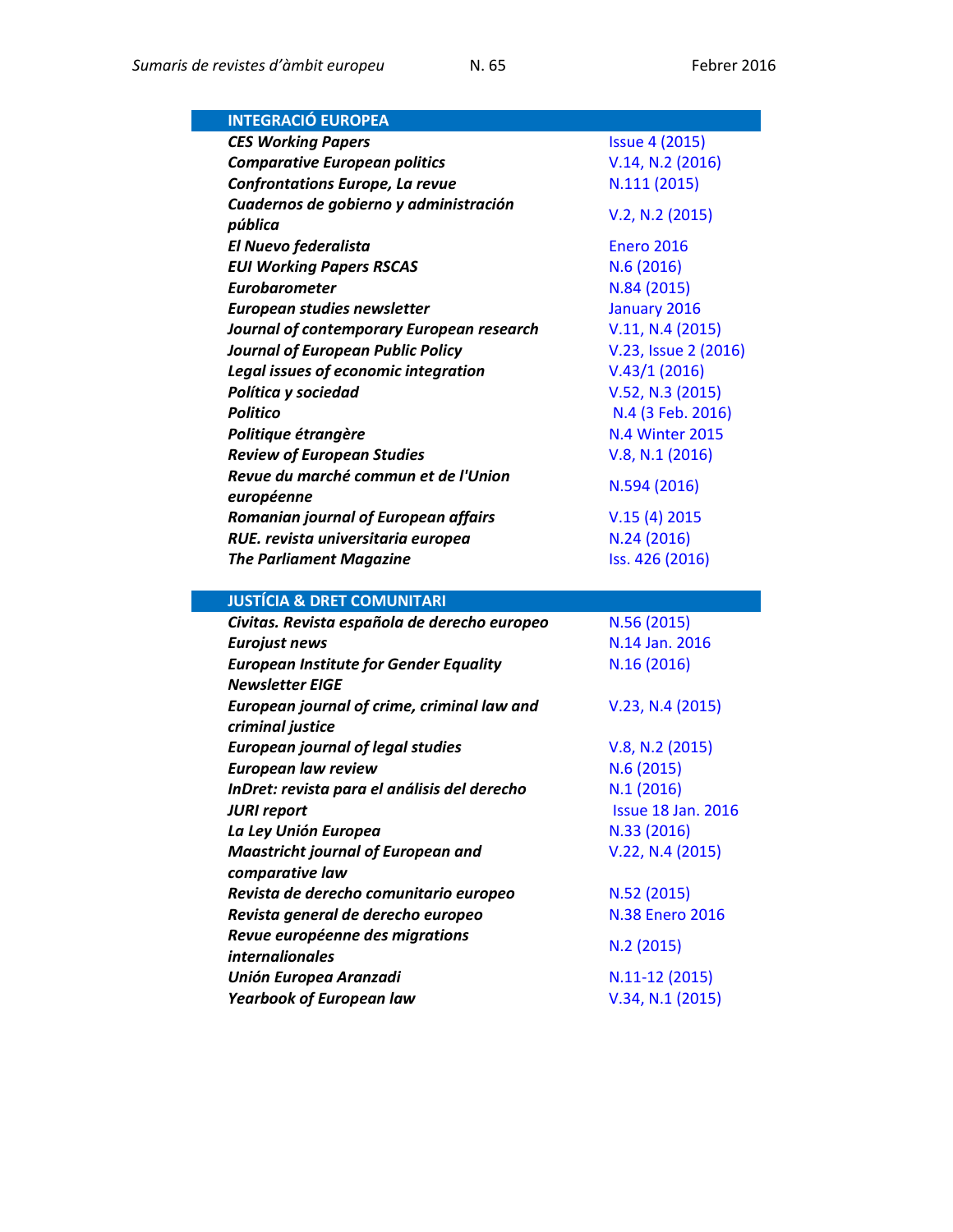| <b>MEDI AMBIENT &amp; ENERGIA</b>                                       |                              |
|-------------------------------------------------------------------------|------------------------------|
| <b>EcoAP Newsletter</b>                                                 | (13.1.2016)                  |
| <b>Energy in Europe - newsletter</b>                                    | February 2016                |
| <b>ENVI News: newsletter from the EP Committee</b>                      | <b>Issue 1 (2016)</b>        |
| <b>Environmental policy and governance</b>                              | V.25, N.6 (2015)             |
| <b>European Energy Journal</b>                                          | N.17 (2015)                  |
| <b>LIFE</b> newsletter                                                  | January 2016                 |
|                                                                         | N. 2014/03, 5 Dec            |
| <b>OECD Trade and Environment Working Papers</b>                        | 2014                         |
| Revista catalana de dret ambiental                                      | V.6, N.2 (2015)              |
| Science for environment policy. News alert                              | N.445                        |
|                                                                         |                              |
| <b>REGIONS &amp; DESENVOLUPAMENT LOCAL</b>                              |                              |
| <b>Carta local</b>                                                      | N.287 Enero 2016             |
| Cités                                                                   | N.64 (2015)                  |
| <b>Committee of the Regions: eNewsletter</b>                            | <b>Enero 2016</b>            |
| <b>European urban and regional studies</b>                              | V.23, N.1 (2016)             |
| <b>Investigaciones regionales</b>                                       | N.32 (2015)                  |
| Istituzioni del federalismo: rivista di studi                           | N.2(2015)                    |
| giuridici e politici                                                    |                              |
| <b>OECD Regional Development Working Papers</b>                         | N. 2016/02                   |
| Reginews: newsletter of the committee on                                | N.4 Feb. 2016                |
| regional development                                                    |                              |
| <b>Regional and federal studies</b>                                     | V.25, N.5 (2015)             |
| <b>POLÍTICA EXTERIOR &amp; SEGURETAT</b>                                |                              |
| Afkar ideas                                                             | N.48 (2016)                  |
| <b>Barómetro del RIE</b>                                                | <b>Enero 2016</b>            |
| <b>Boletín/Newsletter Elcano</b>                                        | N.187 (2016)                 |
| <b>CBRNE-Terrorism newsletter</b>                                       | January 2016                 |
| Economía exterior                                                       | N.75 (Invierno 2016)         |
| <b>Esglobal</b>                                                         | Febrero 2016                 |
| Estudios de política exterior                                           | N.169 (2016)                 |
| <b>EU Candidate &amp; Potential Candidate Countries</b>                 | 4th. quarter (2015)          |
| <b>Economic Quarterly-CCEQ</b>                                          |                              |
| <b>EU Foreign Affairs Journal</b>                                       | N.1(2016)                    |
| <b>EUROMIL news</b>                                                     | 9.2.2016                     |
| <b>European journal of international relations</b>                      | V.22, N.1 (2016)             |
| <b>European security</b>                                                | V.25, N.1 (2016)             |
| Foreign affairs Latinoamérica (FAL)                                     | N.1(2016)                    |
| Informe semanal Política Exterior                                       | 975 (2016)                   |
| <b>ISS Alerts</b>                                                       | N.8 (2016)                   |
| <b>ISS Brief</b>                                                        | N.5(2016)                    |
| <b>Notes internacionals</b>                                             | N.142 (2016)                 |
|                                                                         |                              |
| Puentes para un diálogo. Europa-América                                 |                              |
| Latina                                                                  | N.168 (2016)                 |
| <b>Revista Elcano ARI</b><br>Revue internationale de politique comparée | N.11 (2015)<br>2014/4 (V.21) |